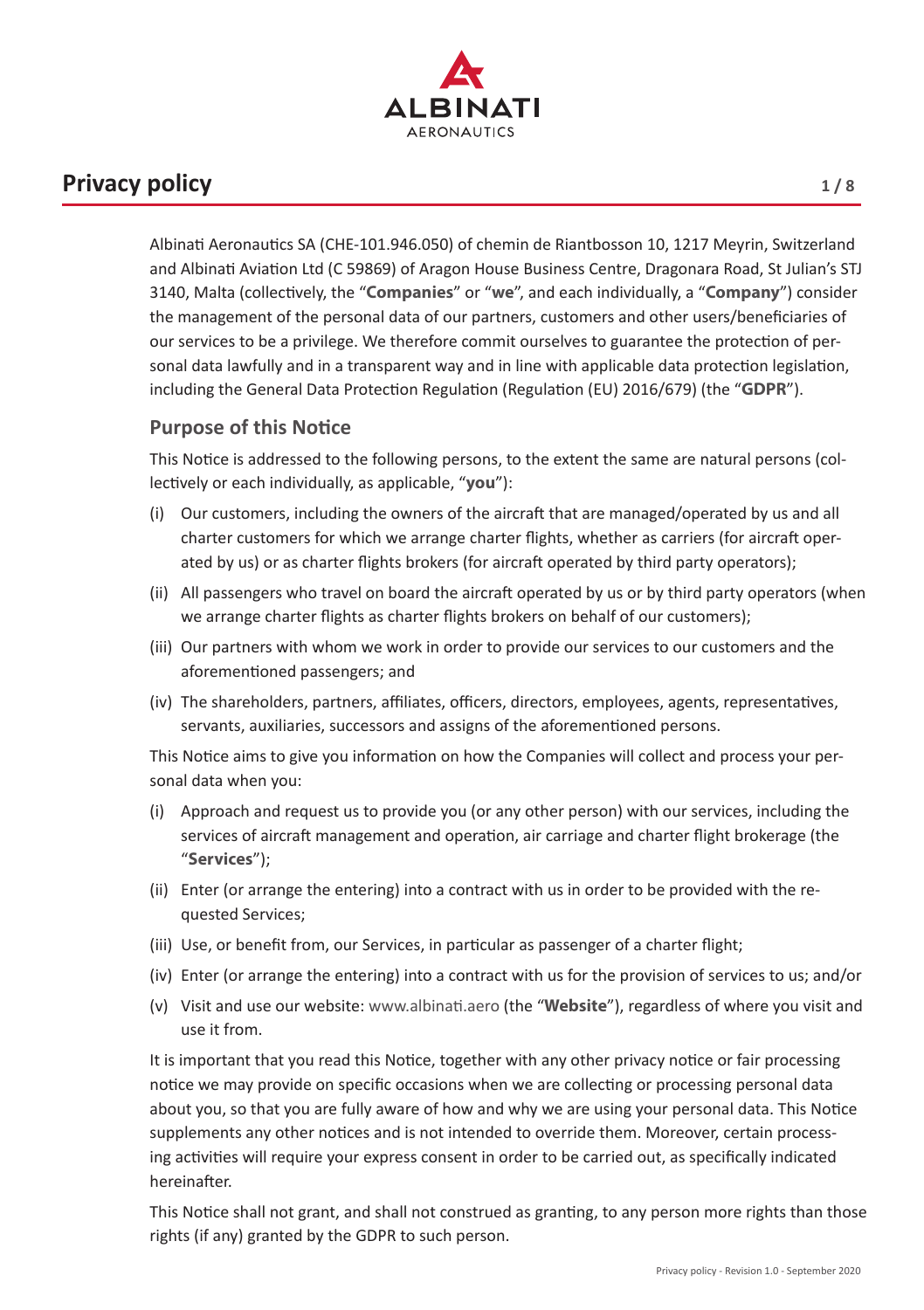

## **Privacy policy** 2/8

This version of the Notice was last updated on 19 September 2020.

We reserve the right to make changes to this Notice in the future, in which case the new version of this Notice will be made available on our Website.

If you have any questions regarding this Notice, or if you would like to send us your comments, please contact us by email at gdpr@albinati.aero.

### **Third-party links**

The Website may include links to third-party websites, plug-ins and applications. Clicking on those links or enabling those connections may allow third parties to collect or share personal data about you. We do not control these third-party websites and are not responsible for their privacy notices. When you leave our Website, we encourage you to read the privacy notice of every website you visit.

### **The personal data we collect**

Personal data means any information about an individual from which that person can be identified. It does not include data where the identity has been removed (anonymous data). We may collect, use, store and transfer different kinds of personal data about you which we have grouped together as follows:

- ¤ Identity data include your first name, last name, username or similar identifier, title, date of birth, nationality, gender and civil status.
- ¤ Your contact information, including your residential address, billing address, address at your destination, email address, telephone and mobile number.
- ¤ The names and phone numbers of the persons to be contacted in case of an emergency concerning yourself (you shall obtain the required consent of such persons to the communication of this information to us).
- ¤ Copy of your identity document information (namely passport and visa), in particular when we are arranging a flight for you.
- ¤ Your medical condition (e.g. allergies and disabilities), needs for assistance and dietary requirements.
- ¤ Information about your travel arrangements, such as details of your bookings, travel itinerary and other details related to your travel.
- ¤ Your preferences and tastes, in particular with respect to catering, press, service, entertainment and cabin configuration onboard the aircraft.
- ¤ Information with respect to your pet(s) travelling with you.
- ¤ Your financial information, including bank account details and credit card information.
- ¤ Information about your interactions with our staff and sub-contractors.
- ¤ Details about invoices that have been issued to you.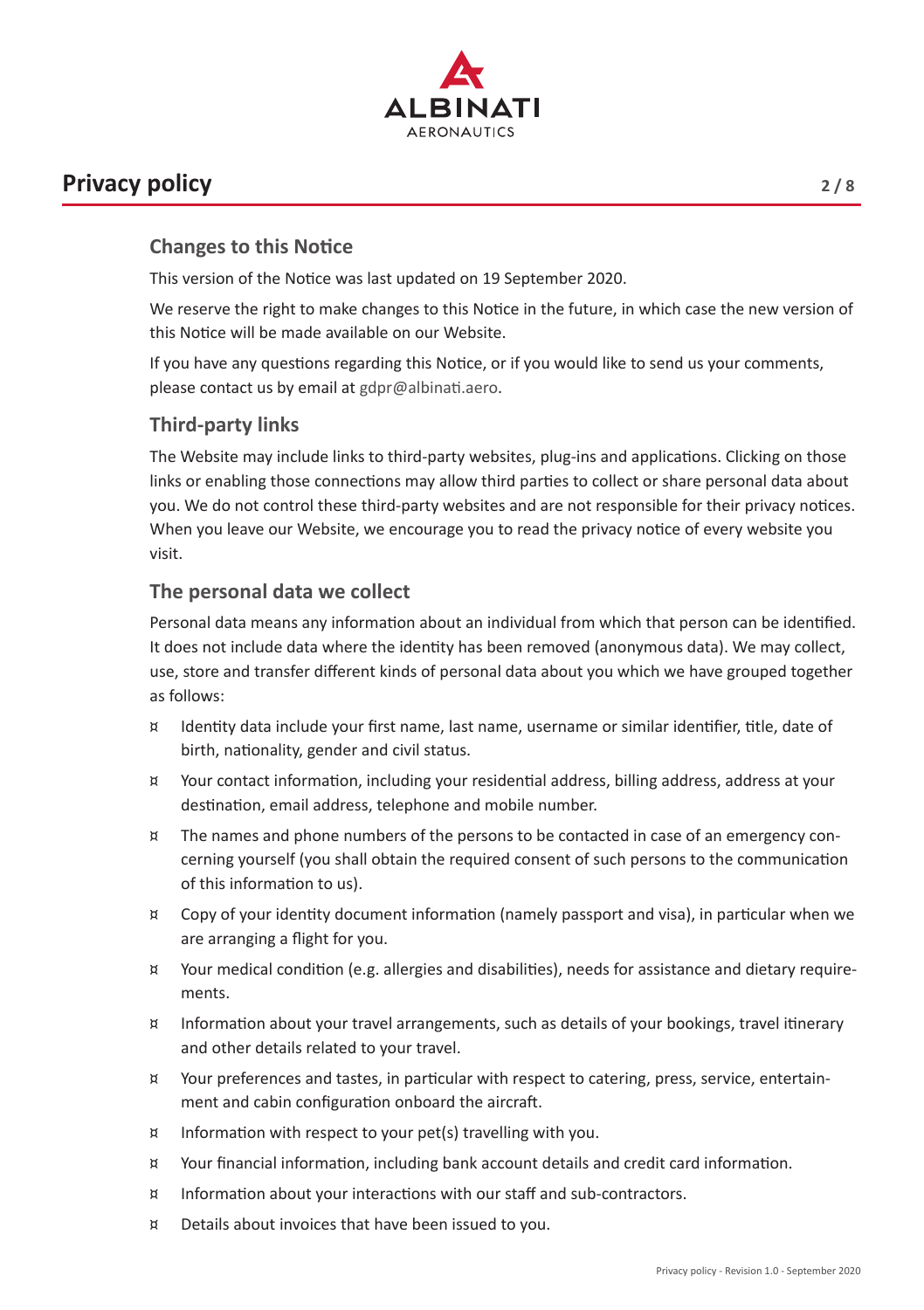

- ¤ Information about the Services that we have provided to you in the past, including your previous travel arrangements, such as past flights and other bookings.
- ¤ Your geographical position.
- ¤ Your internet protocol (IP) address, login data, browser type and version, time zone setting and location, browser plug-in types and versions, operating system and platform and other technology on the devices you use to access the Website.
- ¤ Your preferences in receiving marketing from us.
- ¤ Generally, other information that may be required by us to (i) carry out and fulfil our contractual obligations to you, (ii) provide the Services and/or (iii) comply with our legal and regulatory obligations.

We need most of these personal data in order to provide the Services which you request from us (or which you benefit from) and if you fail to provide such data, we will not be in a position to provide those Services.

We also collect, use and share aggregated data such as statistical or demographic data for any purpose. Aggregated data may be derived from your personal data but are not considered personal data in law as these data do not directly or indirectly reveal your identity. However, if we combine or connect aggregated data with your personal data so that it can directly or indirectly identify you, we treat the combined data as personal data, which will be used in accordance with this Notice.

Certain categories of personal data are considered to be **sensitive personal**. We may **need to process sensitive personal data** about you, but will only do so where:

- ¤ We have your explicit consent (**Article 9(2)(a) of the GDPR**);
- ¤ It is necessary for medical purposes, for example medical diagnosis, provision of health or social care or treatment, or a contract with a health professional (**Article 9(2)(h) of the GDPR**);
- ¤ It is needed to protect your vital interests (or someone else's interests) and you are not capable of giving your consent (**Article 9(2)(c) of the GDPR**);
- ¤ It is needed in relation to legal claims (**Article 9(2)(f) of the GDPR**).

In particular, possible instances of processing information relating to your health may include where:

- ¤ You have requested special medical assistance from us, a third-party operator and/or an airport operator, such as the provision of wheelchair assistance or oxygen;
- ¤ You have sought clearance from us to fly with a medical condition or because you are pregnant;
- ¤ You have otherwise freely chosen to provide such information to us.

Access to, and the sharing of, your sensitive personal data will be controlled very carefully and maintained under the strictest confidence at all times. We will not share such information without your consent, unless required by law or in your vital interests in an emergency situation. You will be given more details about our possible use of your sensitive data when we collect them from you.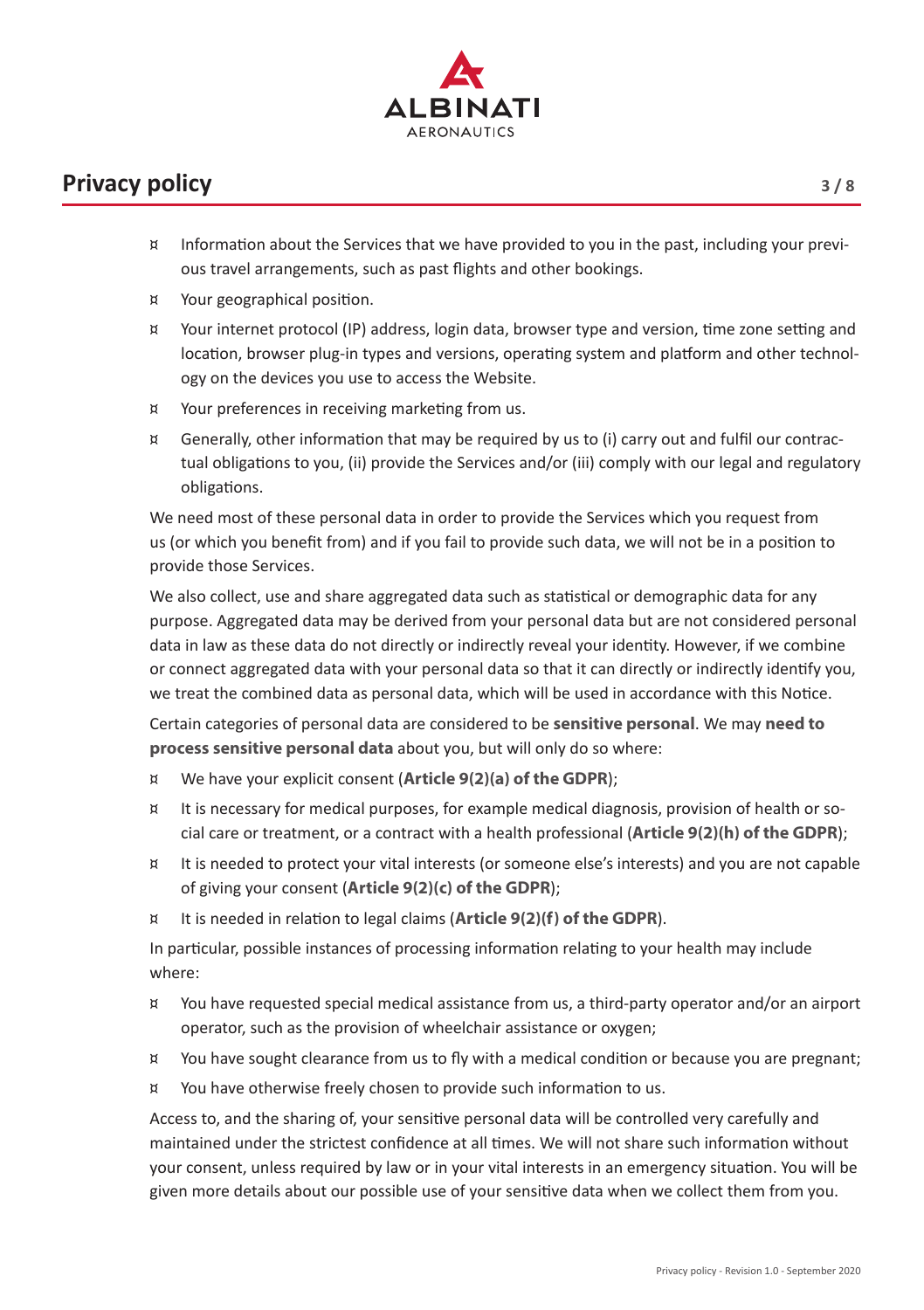

# **Privacy policy 4/8**

Personal data are collected from you primarily in the ways set out below:

- ¤ When taking steps to enter into a contract for the provision of a particular Service;
- ¤ Through direct interactions (including when you submit an enquiry or complete a contact form) with you or your representatives.

We may also collect your personal data through interaction with our Website. This is done by using cookies, server logs and other similar technologies.

We may collect personal data about you from third parties (in particular from our customers, when you are a passenger for whom our customer books a charter flight) or publicly available sources, for example from analytics providers and payment service providers.

#### **Awareness to you**

Your personal data are processed by, and exchanged between, the Companies or shared with our contractors as may be required (i) to provide you with the Services, in line with EU laws and international conventions and (ii) in the management of the Companies' operational procedures.

We may also process your personal data in order to comply with any legal or regulatory obligations which apply to us (including under international conventions) as well as where it is necessary for our legitimate interests (or those of a third party) and your interests and fundamental rights do not override those interests.

Personal data may be processed by parties operating on behalf of the Companies in line with specific contractual obligations, in EU member states or in countries outside of the EU. Personal data may be disclosed to third parties in order to comply with legal obligations or orders from public authority bodies, or to allow the Companies to exercise their rights in court.

We may also disclose your personal data if we are under a duty to disclose or share your personal data to comply with any legal obligation, judgment or an order from a court, tribunal or authority.

We may also disclose your personal data to enforce our contractual terms with you, or to protect our rights, property or safety, that of our partners or other users of our Services. This includes exchanging information with other companies, organisations, law enforcement agencies for the purposes of fraud protection and the detection, prevention and investigation of crime.

The Companies do not transfer personal data to third parties to be processed for marketing activities.

### **Confidentiality**

The Companies maintain the confidentiality of your personal data and take reasonable steps to ensure the reliability of any employee, agent or contractor who may have access to the personal data, ensuring in each case that access is limited to those individuals who need to access the relevant personal data, for the purposes necessary to provide the Services.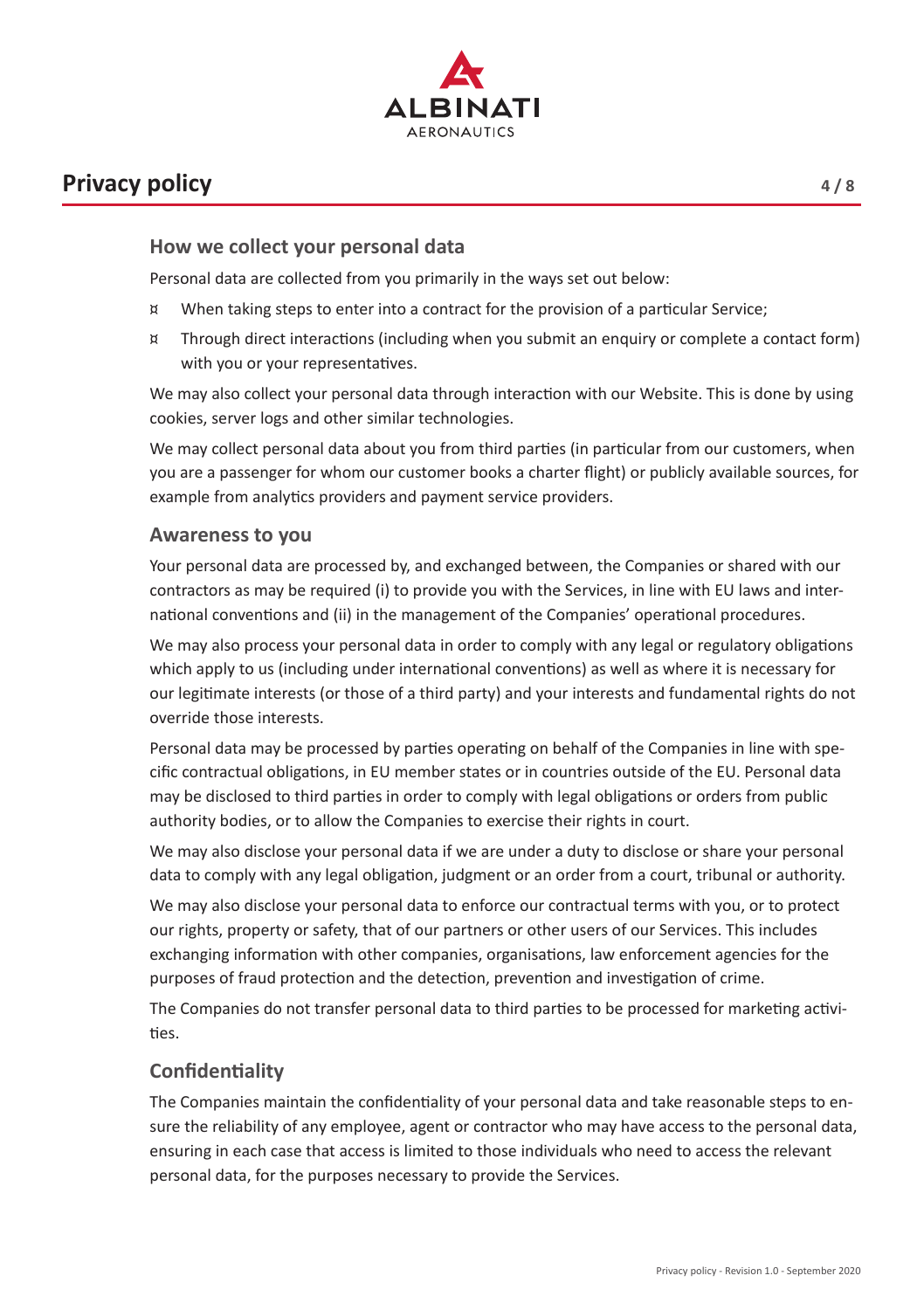

# **Privacy policy 5/8**

We need all the categories of information set out above ('The personal data we collect') primarily to allow us to perform our contract with you, to fulfil our contractual obligations to you (namely with regards to the requested Services), to provide the Services to you (or in your favour) and to enable us to comply with our legal obligations.

In some cases, we may use your personal data to pursue legitimate interests of our own or those of third parties, provided your interests and fundamental rights do not override those interests. The situations in which we will process your personal data are listed below.

- (i) **To perform our contract with you, to fulfil our contractual obligations to you (namely with regards to the requested Services), to provide the Services to you (or in your favour) and to enable us to comply with our legal obligations:**
- ¤ To provide the Services you have requested from us (or that have been requested by our customer in your favour), including (as applicable):
	- ¤ arranging (and performing, if we are the operator of the aircraft) your charter flight;
	- ¤ attending to and fulfilling your other travel and booking arrangements.
- ¤ To enable and make all necessary arrangements for landing in the destination country.
- ¤ To ensure the safety, security and comfort of our passengers (including yourself) and crew during any flight.
- ¤ To fulfil your meal and catering requests.
- ¤ To take all measures and precautions that may be required or advisable to ensure a safe and secure air travel and subsequent landing.
- ¤ To make all arrangements with the handling agents at the departure and destination airports.
- ¤ To liaise with passport control and immigration/border agencies and, where required, relevant police and customs authorities to arrange for your entry and eventual exit from the destination country (this may necessitate sharing in particular your passport information).
- ¤ To provide you with any medical assistance, amenities or adjustments that you may have requested from us for the purposes of your flight.
- ¤ To protect your vital interests in the case of an emergency.
- ¤ To manage payments, fees and charges.
- ¤ To manage our relationship with you.
- ¤ To resolve any issues or disputes.
- ¤ To deal with the general enquiries you raise from time to time on our Services.
- ¤ To generally ensure compliance with our particular obligations at law as an aviation service provider (in particular, as air carrier or charter flight broker).
- ¤ For the purposes of accounting and billing.
- ¤ To carry out and/or to enforce our contractual obligations.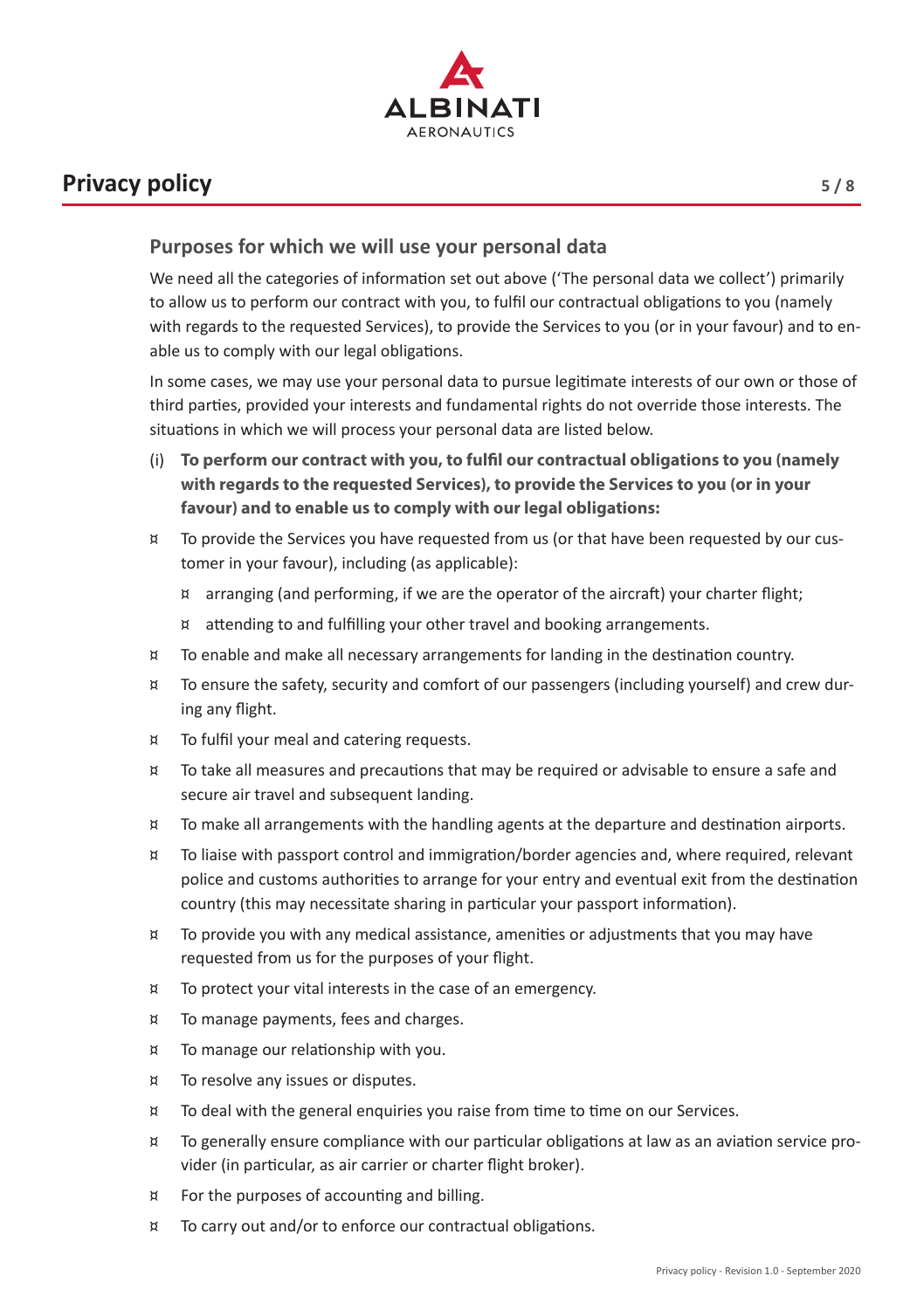

# **Privacy policy** 6/8

- ¤ To ensure that you are not the subject or target of any economic or trade sanction or travel ban.
- (ii) **To pursue legitimate interests of our own or those of third parties:**
- ¤ To carry out due diligence and other background checks, according to the circumstances.
- ¤ For internal record keeping and the general administration of your records by us which may include for example, accounting and billing, auditing, credit or other payment card verification, immigration and customs control, safety, security, health, administrative and legal purposes and systems testing, maintenance and development.
- ¤ For training our employees in respect of providing our Services to you.
- ¤ To improve our Services and the provision thereof.
- ¤ From time to time, to contact you for feedback on our Services and third-party supplier services so as to assist us in their improvement and development, and to provide Services tailored to your requirements and treat you more personally.
- ¤ To administer and protect our business and the Website.
- ¤ To make suggestions and recommendations to you about our Services that we feel may be of interest to you.
- ¤ For our general marketing purposes.

We will only use your personal data for the purposes for which we have collected them or purposes which are compatible. If we need to use your personal data for an unrelated purpose, we will notify you and we will explain the legal basis which allows us to do so or, alternatively, request your consent.

### **Marketing**

You will receive marketing communications from us if you have an ongoing relationship with us and provided that you have not expressly opted out of receiving such marketing communications.

### **Sharing of your personal data**

Your personal data will need to be shared internally between the Companies in order to provide the Services, for internal administrative purposes and/or any of the other purposes listed above ('Purposes for which we will use your personal data').

In addition, we will need to share your personal data to third parties (including outside the European Economic Area (EEA)) in order to provide the Services, such as our suppliers, airport operators, handling agents, customs and immigration authorities, third party aircraft operators, limousine companies, hotels and the agents or brokers involved in the relevant booking and travel arrangements.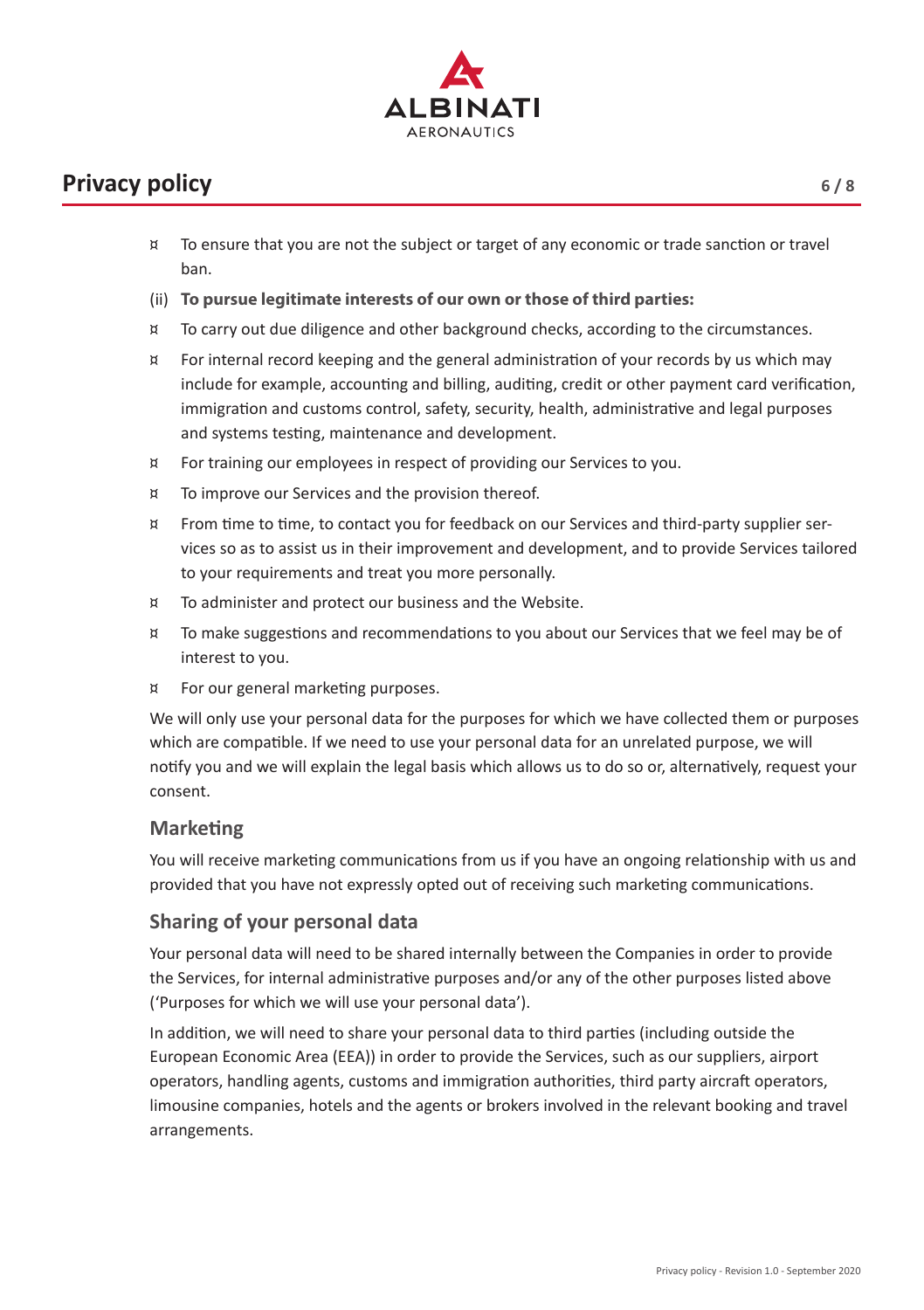

# **Privacy policy** *7/8*

Within the context of the provisions of the Services, your personal data may need to be transferred outside the European Economic Area (EEA). We will only do so where necessary to enable the purposes for which that information was collected, and such activities shall be carried out in strict compliance with the applicable laws on the protection of personal data. We will generally rely on the following measures, safeguards and/or derogations in order to carry out these data transfers:

- ¤ Transfers on the basis of adequacy decisions issued by the European Commission.
- ¤ Transfers on the basis of agreements based on standard contractual clauses for the transfer of data outside the EEA, as approved by the European Commission, among other methods.
- ¤ The derogations permitted by Article 49 of the GDPR (including, primarily, where the transfer is necessary for the provision of the Services that you have requested from us or that were requested for your benefit, in particular when you are the passenger of a charter flight).

Please contact us at gdpr@albinati.aero if you want further information on the specific mechanism used by us when transferring your personal data out of the EEA.

### **The data controller**

The data controller may be Albinati Aeronautics SA or Albinati Aviation Ltd as the case may be, with registered offices at chemin de Riantbosson 10, 1217 Meyrin, Switzerland and Aragon House Business Centre, Dragonara Road, St Julian's STJ 3140, Malta, respectively. The data subject may contact the Companies regarding any request with respect to personal data at the following email address: gdpr@albinati.aero.

When the data controller is Albinati Aeronautics SA, its representative in the EU (within the meaning of Article 27 of the GDPR) is Albinati Aviation Ltd, with an address at Sede Secondaria, Corso Vittorio Emanuele II 48, 10123 Torino (TO), Italy.

### **Storage of personal data**

Your personal data will be kept by the Companies for the period considered as necessary to achieve the purposes set out herein. In particular, in case of contractual relationship established between you and us and/or in case of provision of Services in your favour, your personal data will be kept during such contractual relationship and/or provision of Services and after the end thereof, unless you expressly ask us to delete your personal data (without prejudice to our right to nonetheless keep it in accordance with the provisions of the GDPR); keeping your personal data allows us to better meet your expectations should we be contacted for further Services in the future.

Generally, our retention of your personal data shall not exceed a period of ten (10) years from the end of the provision of the Services to you (or the end of our relationship with you). This period of retention enables us to:

¤ Use your personal data for the assertion or defence of possible current or future legal claims and for the handling of any other disputes (in particular any dispute relating to the provision of the Services), taking into account applicable statutes of limitation and prescriptive periods;